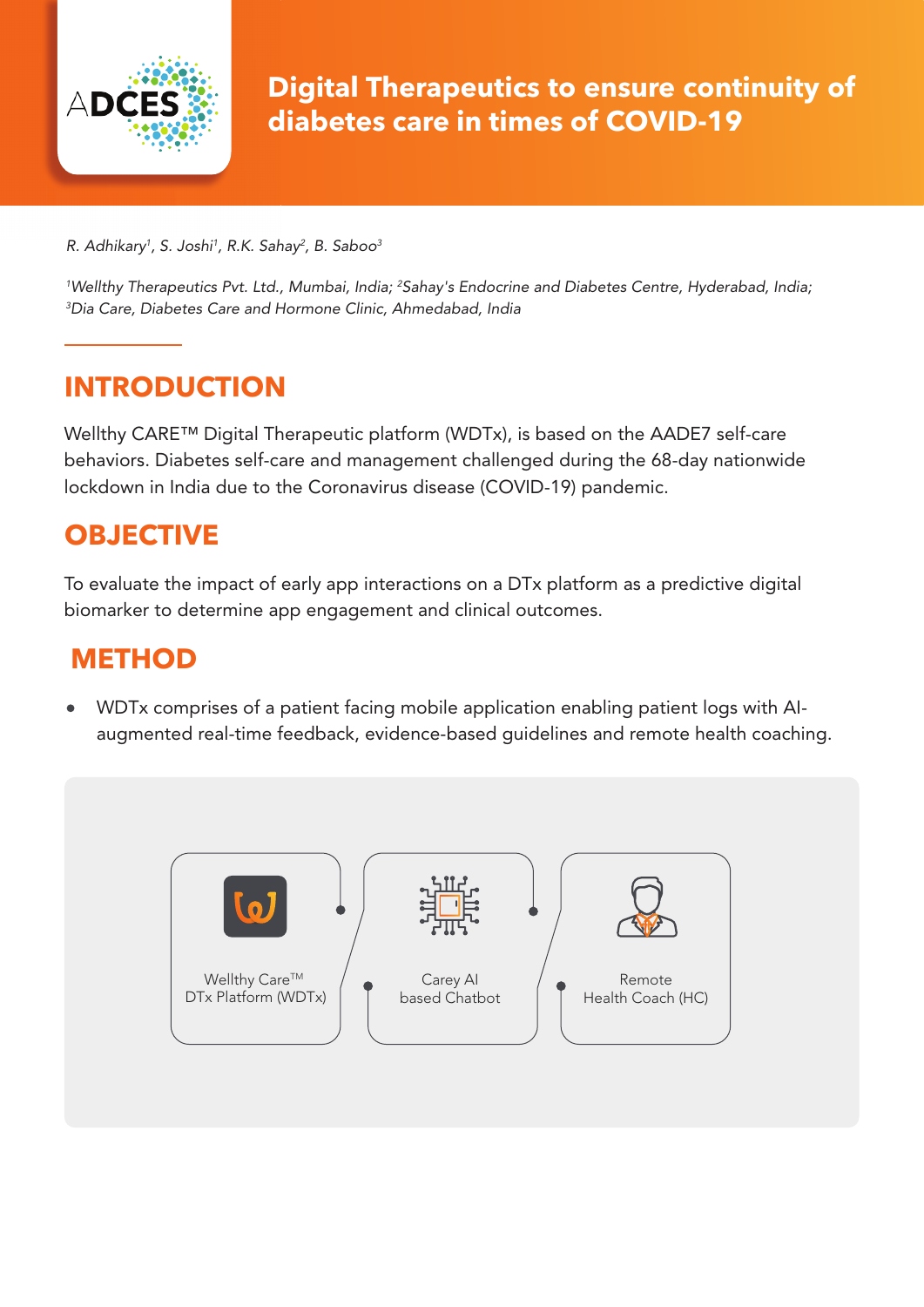Longitudinal interrupted time series (ITS) analysis during the 68-day lockdown period for  $\bullet$ COVID-19.



Real-World Effectiveness study exploring  $\bullet$ 



## **RESULTS**

Increased uptake & user interactions on the WDTx platform

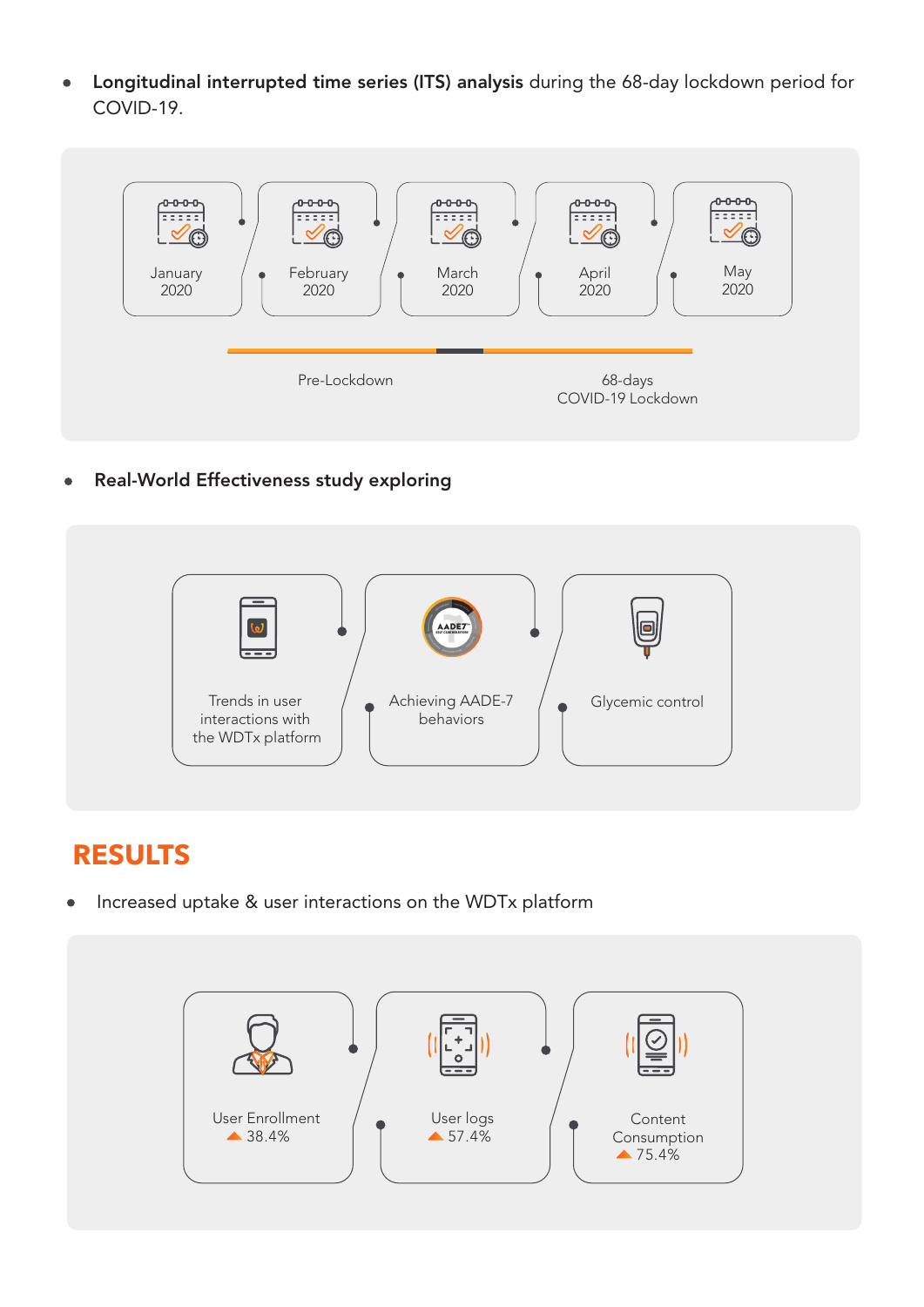

- Significant rise (p-value <0.0001) in slope and intercept in the ITS analysis
- Significant decrease in average blood glucose over 6 months with only 1.28% hypoglycemia logs similar to that observed in the pre-lockdown period.